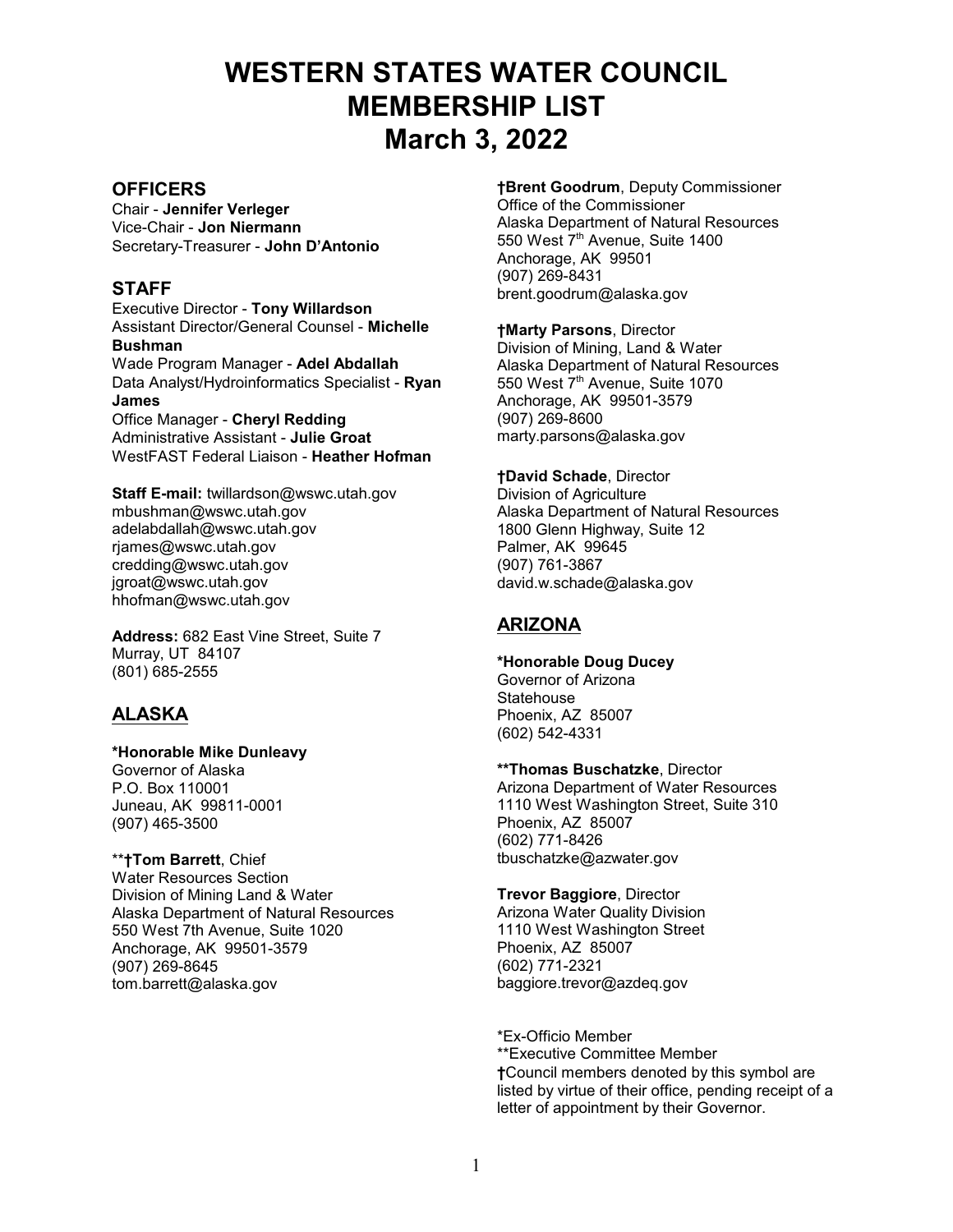**Ayesha Vohra**, Deputy Counsel Arizona Department of Water Resources 1110 West Washington Street, Suite 310 Phoenix, AZ 85007 (602) 771-8472 avohra@azwater.gov

**Kelly Brown**, Deputy Counsel (Alt.) Arizona Department of Water Resources 1110 West Washington Street, Suite 310 Phoenix, AZ 85007 (602) 771-8646 kbrown@azwater.gov

# **Amanda Long-Rodriguez** (Alt.)

AMA Planning Manager Arizona Department of Water Resources 1110 West Washington Street, Suite 310 Phoenix, AZ 85007 (602) 771-8420 along@azwater.gov

# **CALIFORNIA**

# **\*Honorable Gavin Newsom**

Governor of California State Capitol Sacramento, CA 95814 (916) 445-2841

**\*\*Jeanine Jones**, P.E. (Alt.) Interstate Resources Manager California Department of Water Resources 715 P Street Sacramento, CA 95814 (916) 902-7173 jeanine.jones@water.ca.gov

**Karla Nemeth**, Director California Department of Water Resources 715 P Street Sacramento, CA 95814 (916) 653-5791 knemeth@water.ca.gov

**Betty H. Olson**, Professor Civil & Environmental Engineering University of California, Irvine 1361 SE II, Code: 7070 Irvine, CA 92697-7070 (949) 824-7171 bholson@uci.edu

### **E. Joaquin Esquivel**, Chair State Water Resources Control Board P.O. Box 100 Sacramento, CA 95812-0100 (916) 341-5161 (916) 341-5620 (fax) joaquin.esquivel@waterboards.ca.gov

# **COLORADO**

### **\*Honorable Jared Polis**

Governor of Colorado State Capitol Denver, CO 80203 (303) 866-2471

\*\***Rebecca Mitchell**, Director Colorado Water Conservation Board 1313 Sherman Street, Room 718 Denver, CO 80203 (303) 866-3441 rebecca.mitchell@state.co.us

### **Trisha Oeth**, Director

Environmental Policy Colorado Dept. of Public Health & Environment 4300 Cherry Creek Drive South, A-5 Denver, CO 80246-1530 (303) 692-3468 trisha.oeth@state.co.us

**Kevin Rein**, State Engineer/Director Colorado Division of Water Resources 1313 Sherman Street, Room 318 Denver, CO 80203 (303) 866-3581 kevin.rein@state.co.us

# **Jeremy Neustifter**, Policy Advisor (Alt.)

Water Quality Control Commission Colorado Dept. of Public Health & Environment 4300 Cherry Creek Drive South, A-5 Denver, CO 80246 (303) 692-3478 jeremy.neustifter@state.co.us

### **Scott Steinbrecher** (Alt.)

Assistant Deputy Attorney General Natural Resources and Environment Section Colorado Department of Law 1300 Broadway, 9th Floor Denver, CO 80203 (720) 508-6287 scott.steinbrecher@coag.gov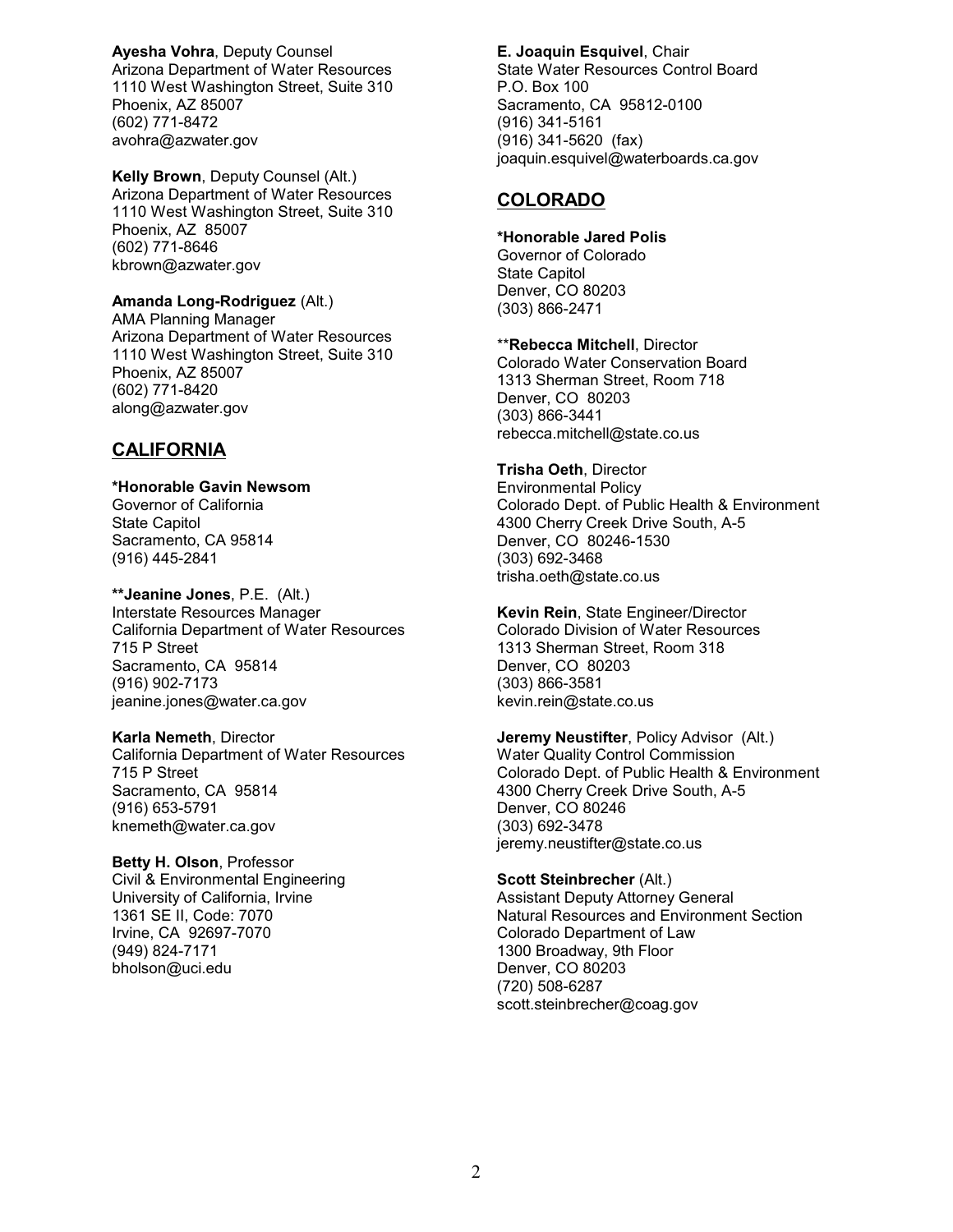# **IDAHO**

**\*Honorable Brad Little** Governor of Idaho State Capitol Boise, ID 83720 (208) 334-2100

**\*\*Jerry R. Rigby** Rigby, Andrus & Rigby Law, PLLC 553 East 4th South Rexburg, ID 83440 (208) 356-3633 jrigby@rex-law.com

**†Jess Byrne**, Director Idaho Department of Environmental Quality Statehouse Mail 1410 North Hilton Street Boise, ID 83706-1255 (208) 373-0240 jess.byrne@deq.idaho.gov

**John Simpson** Barker, Rosholt & Simpson, LLP P.O. Box 2139 Boise, ID 83701 (208) 336-0700 jks@idahowaters.com

**Gary Spackman**, Director (Alt.) Idaho Department of Water Resources The Idaho Water Center 322 East Front Street P.O. Box 83720 Boise, ID 83720-0098 (208) 287-4800 gary.spackman@idwr.idaho.gov

# **KANSAS**

(785) 296-3232

**\*Honorable Laura Kelly** Governor of Kansas State Capitol, 2nd Floor Topeka, KS 66612-1590

**\*\*Earl Lewis**, Chief Engineer (Alt.) Division of Water Resources Kansas Department of Agriculture 1320 Research Park Drive Manhattan, KS 66502 (785) 564-6658 earl.lewis@ks.gov

**Connie Owen**, Director Kansas Water Office 900 SW Jackson Street, Suite 404 Topeka, KS 66612 (785) 296-3185 connie.owen@kwo.ks.gov

**Kenneth Titus**, Chief Counsel Kansas Department of Agriculture 1320 Research Park Drive Manhattan, KS 66502 (785) 564-6700 kenneth.titus@ks.gov

**Chris W. Beightel** (Alt.) Water Management Services Program Manager Division of Water Resources Kansas Department of Agriculture 1320 Research Park Drive Manhattan, KS 66502 (785) 564-6659 chris.beightel@kda.ks.gov

**†Matt Unruh**, Assistant Director (Alt.) Kansas Water Office 900 SW Jackson Street, Suite 404 Topeka, KS 66612 (785) 296-3185 matt.unruh@kwo.ks.gov

**Tom Stiles** (Alt.) Chief, Office of Watershed Planning Kansas Department of Health & Environment Signature Building 1000 SW Jackson Street Topeka, KS 66612-1367 (785) 296-6170 tom.stiles@ks.gov

# **MONTANA**

**\*Honorable Greg Gianforte** Governor of Montana State Capitol Helena, MT 59620 (406) 444-3111

**\*\*Anna Pakenham Stevenson**

Administrator, Water Resources Division MT Dept. of Natural Resources & Conservation P.O. Box 201601, Helena, MT 59620-1601 (406) 444-0559 anna.pakenhamstevenson@mt.gov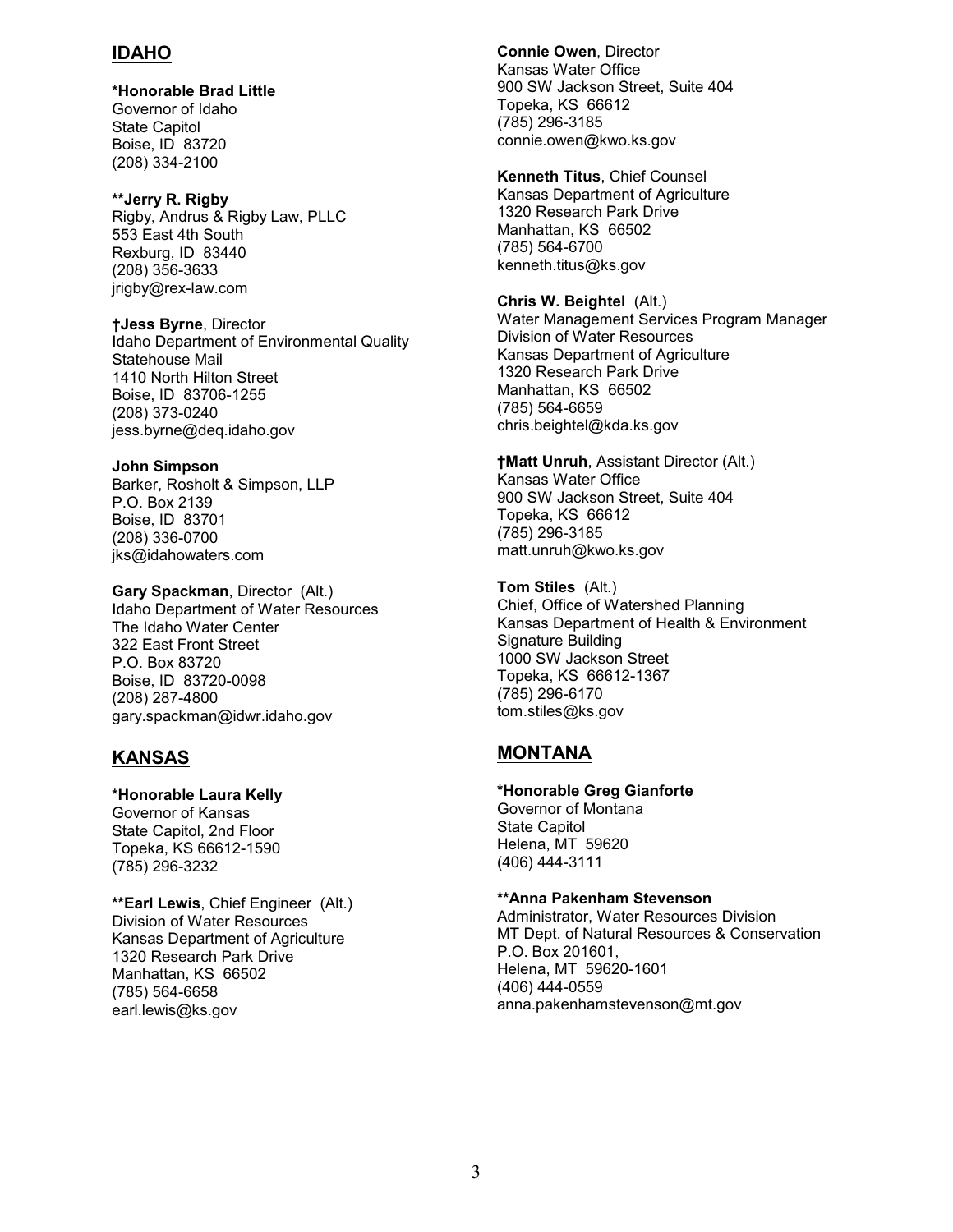**Amy Steinmetz**, Administrator Water Quality Division Montana Department of Environmental Quality P.O. Box 200901, Helena, MT 59620-1601 (406) 444-2409 asteinmetz@mt.gov

**Jay Weiner** (Alt.) Administrative Law Judge MT Dept. of Natural Resources & Conservation 1539  $11<sup>th</sup>$  Avenue Helena, MT 59601 (406) 444-1510 jay.weiner@mt.gov

# **NEBRASKA**

### **\*Honorable Pete Ricketts**

Governor of Nebraska State Capitol Lincoln, NE 68509 (402) 471-2244

**\*\*Tom Riley**, Director Nebraska Department of Natural Resources 301 Centennial Mall South P.O. Box 94676 Lincoln, NE 68509-4676 (402) 471-2366 tom.riley@nebraska.gov

**James R. Macy**, Director Nebraska Depart. of Environment and Energy 1200 N Street, Suite 400 P.O. Box 98922 Lincoln, NE 68509-8922 (402) 471-2186 jim.macy@nebraska.gov

**Jesse Bradley**, Deputy Director (Alt.) Nebraska Department of Natural Resources 301 Centennial Mall South P.O. Box 94676 Lincoln, NE 68509-4676 (402) 471-2366 jesse.bradley@nebraska.gov

# **NEVADA**

### **\*Honorable Steve Sisolak**

Governor of Nevada State Capitol Carson City, NV 89701 (775) 687-5670

#### **\*\*Micheline Fairbank**

Deputy Administrator, Water Rights Nevada Division of Water Resources 901 South Stewart Street, Suite 2002 Carson City, NV 89701 (775) 684-2872 mfairbank@water.nv.gov

**Jennifer Carr**, Deputy Administrator Nevada Division of Environmental Protection 901 South Stewart Street, Suite 4001 Carson City, NV 89701-5249 (775) 687-9302 jcarr@ndep.nv.gov

**Adam Sullivan**, State Engineer Nevada Division of Water Resources 901 South Stewart Street, Suite 2002 Carson City, NV 89701-9965 (775) 684-2861 asullivan@water.nv.gov

**James Bolotin** (Alt.) Sr. Deputy Attorney General Nevada Attorney General's Office 100 North Carson Street Carson City, NV 89701 (775) 684-1231 jbolotin@ag.nv.gov

**Bradley Crowell**, Director (Alt.) NV Dept. of Conservation & Natural Resources 901 South Stewart Street, Suite 1003 Carson City, NV 89701 (775) 684-2700 bcrowell@dcnr.nv.gov

**Greg Lovato**, Administrator (Alt.) Nevada Division of Environmental Protection 901 South Stewart Street, Suite 4001 Carson City, NV 89701-5249 (775) 687-9373 glovato@ndep.nv.gov

### **Roland D. Westergard** (Alt.)

207 Carville Circle Carson City, NV 89703 (775) 882-3506

# **NEW MEXICO**

### **\*Honorable Michelle Lujan Grisham** Governor of New Mexico

State Capitol Santa Fe, NM 87501 (505) 476-2200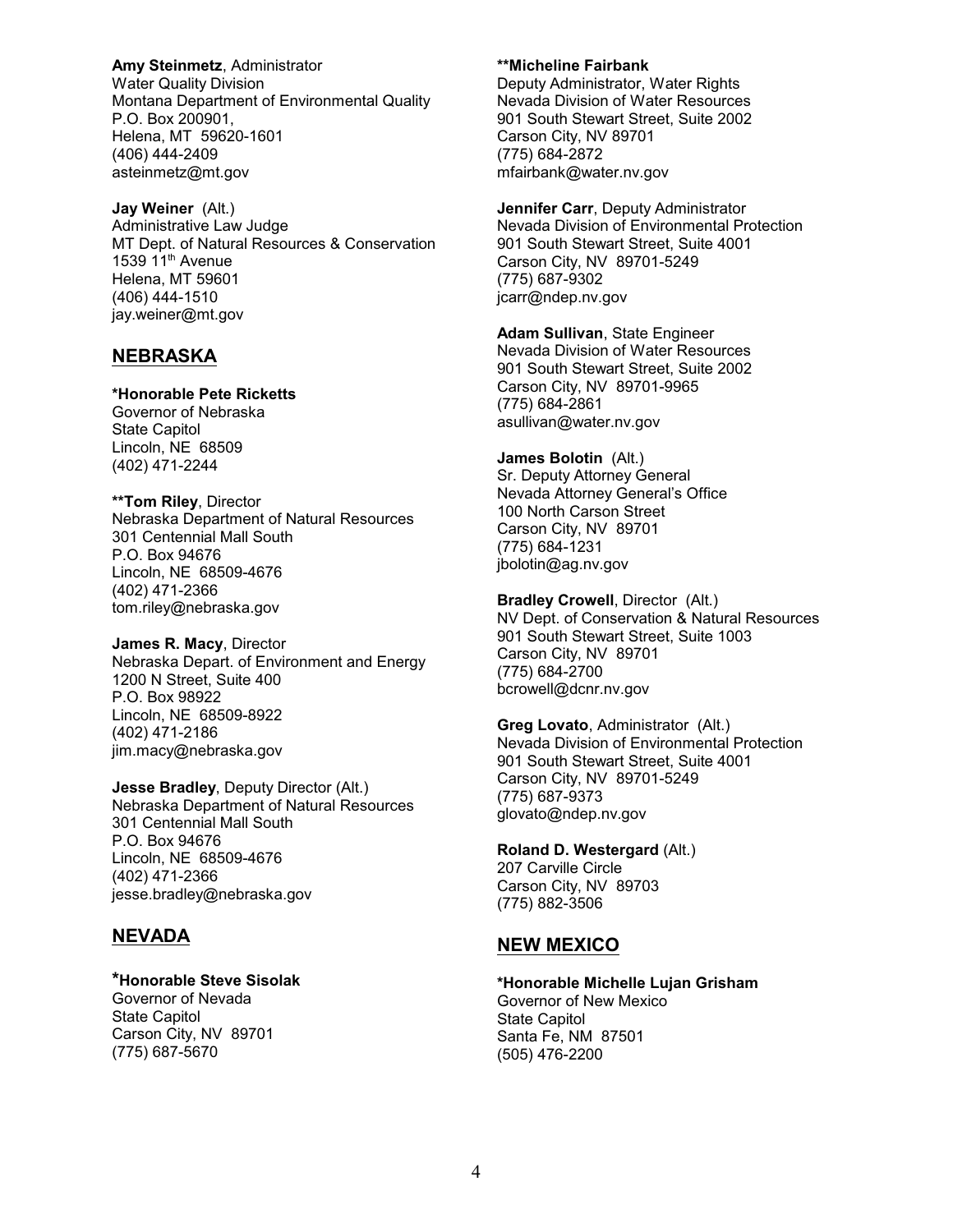**\*\*John D'Antonio**, State Engineer New Mexico Office of the State Engineer Concha Ortiz y Pino Building 130 South Capitol Street, NEA Building P.O. Box 25102 Santa Fe, NM 87504-5102 (505) 827-6175 john.dantonio@state.nm.us

**Greg Ridgley**, General Counsel New Mexico Office of the State Engineer 130 South Capitol Street Santa Fe, NM 87506-5108 (505) 827-6150 greg.ridgley@state.nm.us

**Rebecca Roose**, Director Water Protection Division New Mexico Environment Department 1190 Street Francis Drive, N4050 P.O. Box 26110 Santa Fe, NM 87502-0110 (505) 827-2855 rebecca.roose@state.nm.us

# **NORTH DAKOTA**

### **\*Honorable Doug Burgum**

Governor of North Dakota State Capitol Bismarck, ND 58505 (701) 224-2200

# **\*\*Andrea Travnicek**, Director

North Dakota Department of Water Resources 600 East Boulevard Avenue Bismarck, ND 58505 (701) 328-4920 atravnicek@nd.gov

**L. David Glatt**, Director North Dakota Dept. of Environmental Quality Gold Seal Center 918 East Divide Avenue, 4<sup>th</sup> Floor Bismarck, ND 58501-1947 (701) 328-5152 dglatt@nd.gov

### **Jennifer L. Verleger**

Assistant Attorney General North Dakota Office of the Attorney General 500 North 9th Street Bismarck, ND 58505 (701) 328-3537 jverleger@nd.gov

# **OKLAHOMA**

## **\*Honorable Kevin Stitt**

Governor of Oklahoma State Capitol Oklahoma City, OK 73105 (405) 521-2342

**\*\*Julie Cunningham**, Executive Director Oklahoma Water Resources Board 3800 North Classen Boulevard Oklahoma City, OK 73118 (405) 530-8800 julie.cunningham@owrb.ok.gov

**†Shellie Chard**, Director Water Quality Division Oklahoma Dept. of Environmental Quality P.O. Box 1677 Oklahoma City, OK 73101-1677 (405) 702-7100 shellie.chard@deq.ok.gov

**†Sara Gibson**, General Counsel Oklahoma Water Resources Board 3800 North Classen Boulevard Oklahoma City, OK 73118 (405) 530-8800 sara.gibson@owrb.ok.gov

# **OREGON**

# **\*Honorable Kate Brown**

Governor of Oregon State Capitol Salem, OR 97310 (503) 378-3100

**\*\*Thomas M. Byler**, Director Oregon Water Resources Department 725 Summer Street NE, Suite A Salem, OR 97301-1271 (503) 986-0900

thomas.m.byler@oregon.gov

### **†Jennifer Wigal**

Water Quality Program Manager Oregon Department of Environmental Quality 811 SW Sixth Avenue Portland, OR 97204 (503) 229-5323 wigal.jennifer@deq.state.or.us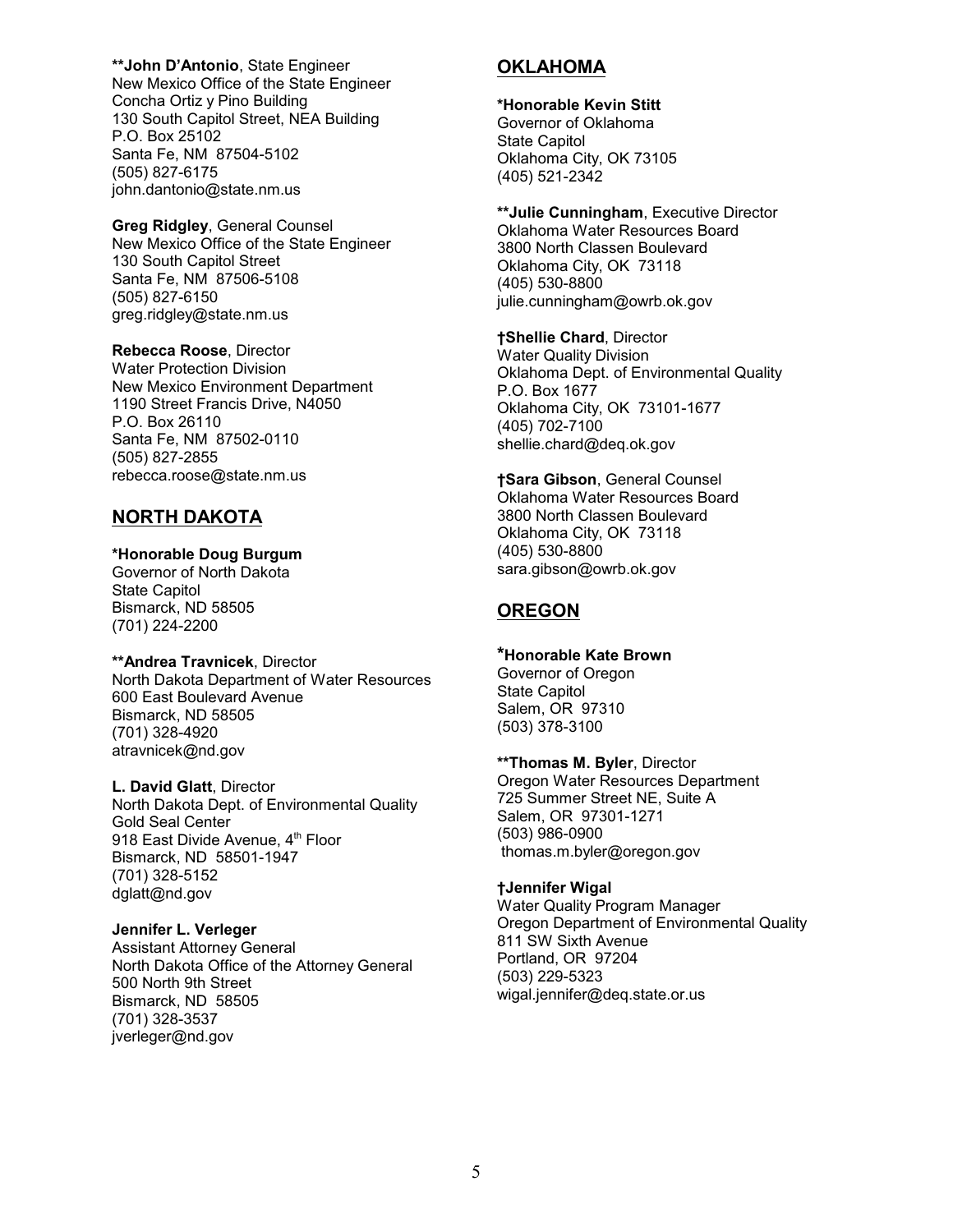# **SOUTH DAKOTA**

#### **\*Honorable Kristi Noem** Governor of South Dakota

State Capitol Pierre, SD 57501 (605) 773-3212

# **\*\*Hunter Roberts**, Secretary

SD Dept. of Agriculture & Natural Resources 523 East Capitol Avenue Pierre, SD 57501-3181 (605) 773-5559 hunter.roberts@state.sd.us

**Nakaila Steen**, Natural Resources Engineer SD Dept. of Agriculture & Natural Resources 523 East Capitol Pierre, SD 57501 (605) 773-3352 nakaila.steen@state.sd.us

### **Kelli Buscher**, Engineer Manager (Alt.) Surface Water Quality SD Dept. of Agriculture & Natural Resources 523 East Capitol Pierre, SD 57501 (605) 773-3351 kelli.buscher@state.sd.us

**Jeanne Goodman**, Director (Alt.) Division of Environmental Services SD Dept. of Agriculture & Natural Resources 523 East Capitol Avenue Pierre, SD 57501-3181 (605) 773-3153 jeanne.goodman@state.sd.us

**Eric Gronlund**, Chief Engineer (Alt.) Water Rights Program SD Dept. of Agriculture & Natural Resources 523 East Capitol Avenue Pierre, SD 57501-3181 (605) 773-3352 eric.gronlund@state.sd.us

# **TEXAS**

### \***Honorable Gregory W. Abbott** Governor of Texas State Capitol Austin, TX 78711 (512) 463-2000

**\*\*Jonathan K. "Jon" Niermann**, Chairman Texas Commission on Environmental Quality P.O. Box 13087, MC 100 Austin, TX 78711-3087 (512) 239-5505 jon.niermann@tceq.texas.gov

### **Brooke Paup**, Chairwoman Texas Water Development Board 1700 North Congress Avenue P.O. Box 13231 Austin, TX 78711-3231 (512) 463-7847 brooke.paup@twdb.texas.gov

**Charles Perry**, Senator (Alt.) Texas State Senate P.O. Box 12068 Austin, Texas 78711-2068 (512) 463-0128 charles.perry@senate.texas.gov

# **UTAH**

# **\*Honorable Spencer Cox**

Governor of Utah State Capitol Salt Lake City, UT 84114 (801) 538-1000

## **\*\*Candice Hasenyager**, Director

Division of Water Resources Utah Department of Natural Resources 1594 W North Temple, Suite 310 Salt Lake City UT, 84116 (801) 538-7230 candicehasenyager@utah.gov

# **Erica Gaddis**, Director

Division of Water Quality Utah Department of Environmental Quality 195 North 1950 West P. O. Box 144870 Salt Lake City, Utah 84114-4870 (801) 536-4300 egaddis@utah.gov

# **Norman K. Johnson**

Natural Resources Division Director Utah Attorney General's Office 1594 West North Temple, Suite 300 Salt Lake City, UT 84116 (801) 538-7227 normanjohnson@agutah.gov

**Tim Davis**, Director (Alt.) Division of Drinking Water Utah Department of Environmental Quality 195 North 1950 West P.O. Box 144830 Salt Lake City, UT 84114-4830 (801) 536-4200 timdavis@utah.gov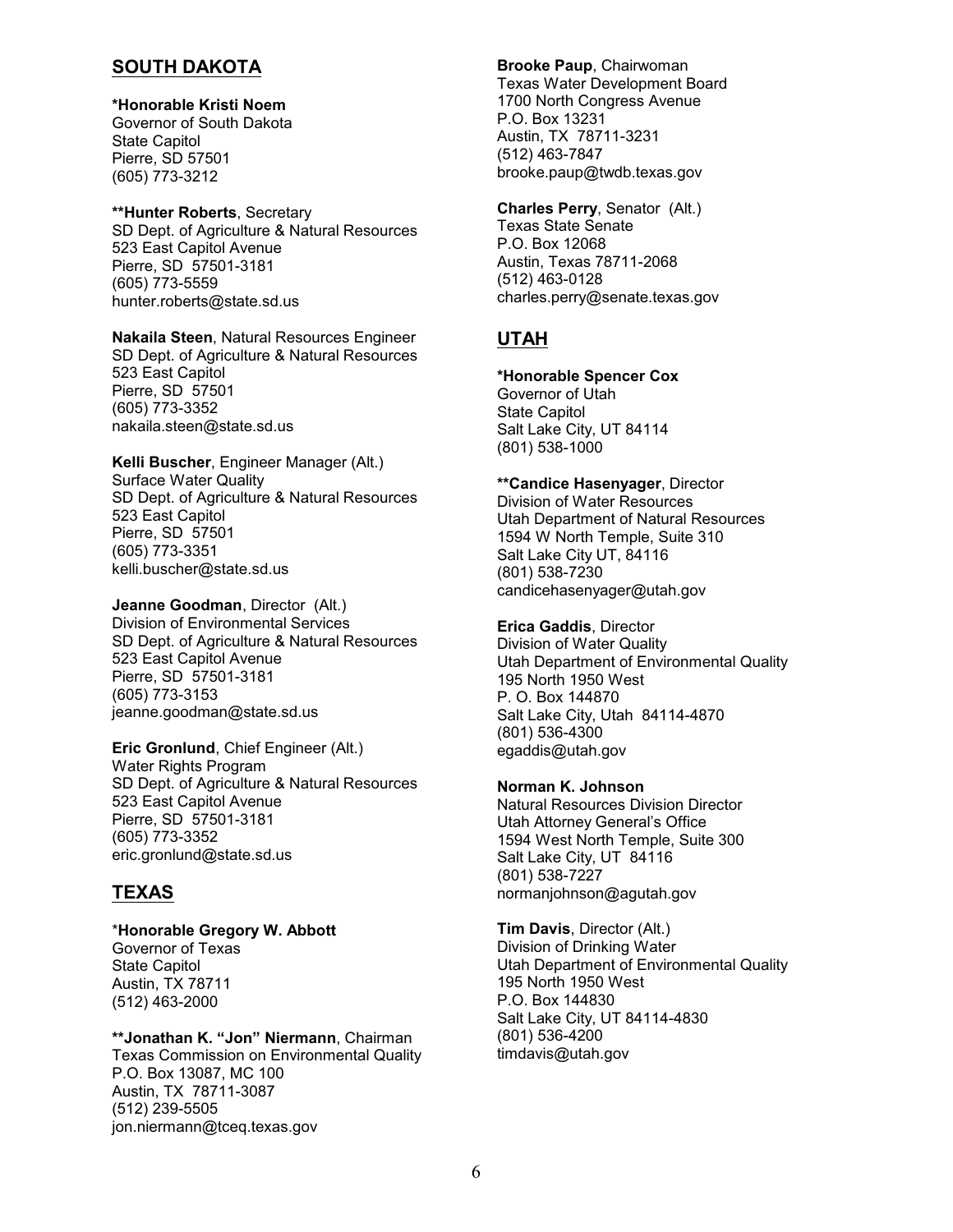**†Kimberly Shelley**, Executive Director (Alt.) Utah Department of Environmental Quality 195 North 1950 West P. O. Box 144870 Salt Lake City, Utah 84114-4870 (801) 536-0095 kshelley@utah.gov

**Todd Stonely** (Alt.) Assistant Director of Planning Division of Water Resources Utah Department of Natural Resources 1594 West North Temple, Suite 310 Salt Lake City UT, 84116 (801) 538-7277 toddstonely@utah.gov

# **WASHINGTON**

### **\*Honorable Jay Inslee**

Governor of Washington State Capitol Olympia, WA 98504 (360) 753-6780

### **\*\*Mary Verner**

Water Resources Program Manager Washington Department of Ecology P.O. Box 47600 Olympia, WA 98504-7600 (360) 407-6672 mary.verner@ecy.wa.gov

### **Alan Reichman**

Assistant Attorney General Ecology Division, Water Section Washington State Attorney General's Office P.O. Box 40117 Olympia, WA 98504-0117 (360) 586-6748 alanr@atg.wa.gov

### **†Laura Watson**, Director

Washington Department of Ecology P.O. Box 47600 Olympia, WA 98504-7600 (360) 407-7009 laura.watson@ecy.wa.gov

### **Mike Gallagher** (Alt.)

Water Resources Section Manager Washington Department of Ecology P.O. Box 47600 Olympia, WA 98504-7600 (360) 407-6058 mike.gallagher@ecy.wa.gov

**Buck Smith**, Senior Hydrogeologist (Alt.) Water Resources Program Washington Department of Ecology 3190 160th Avenue, SE Bellevue, WA 98008 (425) 649-7147 buck.smith@ecy.wa.gov

# **WYOMING**

### **\*Honorable Mark Gordon**

Governor of Wyoming State Capitol Cheyenne, WY 82001 (307) 777-7434

### **\*\*Jeff Cowley**

Administrator, Interstate Streams Wyoming State Engineer's Office Herschler Building, 2nd Floor West 122 West 25th Street Cheyenne, WY 82002 (307) 777-1942 jeff.cowley@wyo.gov

# **Christopher M. Brown**

Senior Assistant Attorney General Water and Natural Resources Division Wyoming Attorney General's Office 123 Capitol Avenue Cheyenne, WY 82002 (307) 777-3406 chris.brown@wyo.gov

### **Todd Parfitt**, Director

Wyoming Department of Environmental Quality 200 West 17th Street, 4th Floor Cheyenne, WY 82002 (307) 777-7555 todd.parfitt@wyo.gov

#### **Jennifer Zygmunt**, Interim Administrator (Alt.) Water Quality Division Wyoming Department of Environmental Quality 200 West 17<sup>th</sup> Street, 4th Floor Cheyenne, WY 82002

(307) 777-7072 jennifer.zygmunt@wyo.gov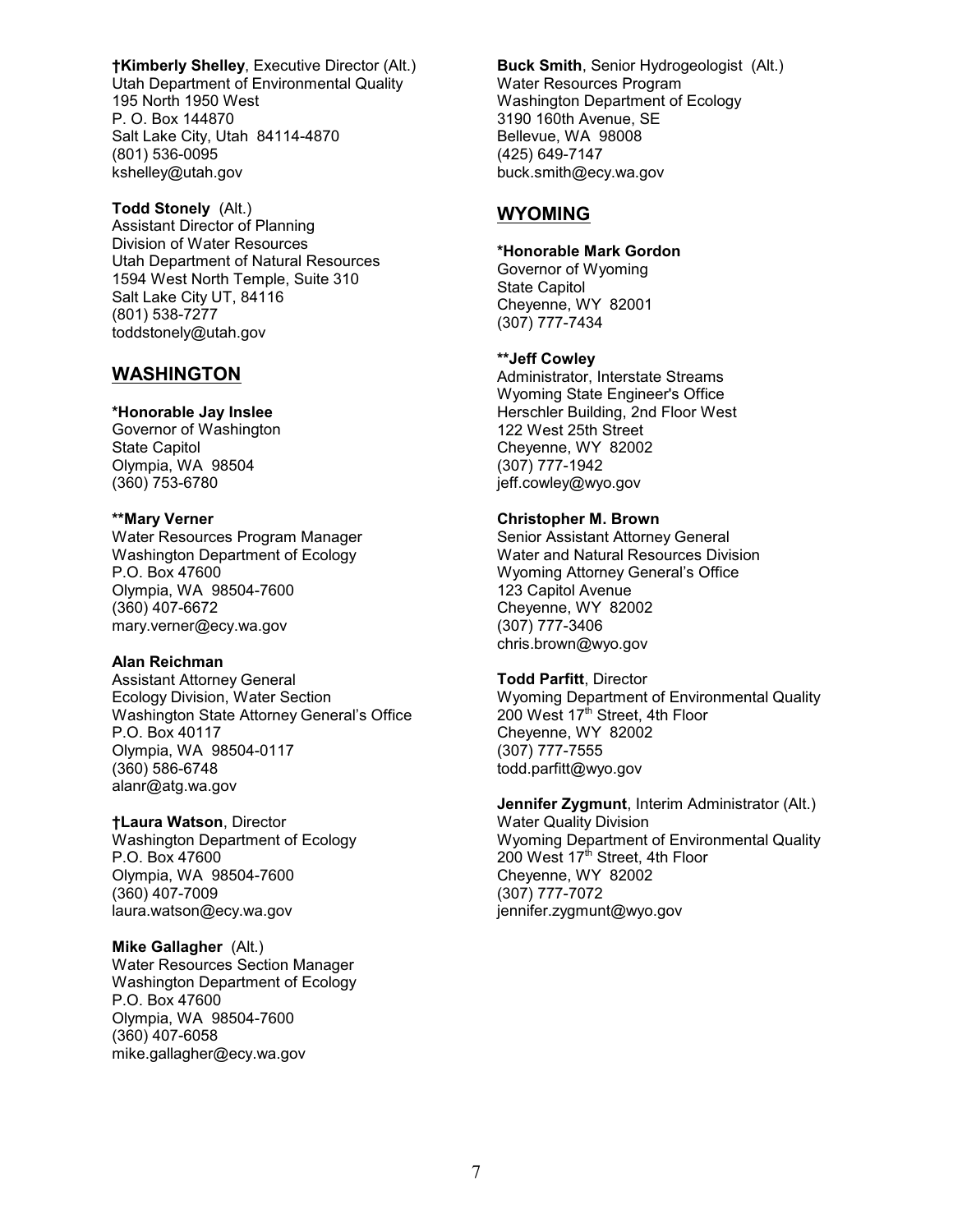# **WESTERN STATES WATER COUNCIL COMMITTEE ASSIGNMENTS**

# **EXECUTIVE COMMITTEE**

Tom Barrett - Alaska Thomas Buschatzke - Arizona Amanda Long-Rodriguez - Arizona (Alternate)\* Jeanine Jones - California Karla Nemeth - California (Alternate)\* Becky Mitchell - Colorado Jerry Rigby - Idaho Earl Lewis - Kansas Vacant - Montana Tom Riley - Nebraska Micheline Fairbank - Nevada Bradley Crowell - Nevada (Alternate)\* Roland Westergard - Nevada (Alternate)\* John D'Antonio - New Mexico Andrea Travnicek - North Dakota Jennifer Verleger - North Dakota (Chair) (Alternate)\* Julie Cunningham - Oklahoma Thomas Byler - Oregon Hunter Roberts - South Dakota Nakaila Steen- South Dakota (Alternate)\* Jon Niermann - Texas (Vice-Chair) Candice Hasenyager - Utah Mary Verner - Washington Jeff Cowley - Wyoming

# **Management Subcommittee**

Jennifer Verleger (**Chair**) Jon Niermann (**Vice-Chair**) John D'Antonio (**Secretary/Treasurer**) Tony Willardson (**Executive Director**) Jeanine Jones (**Former Chair**)

Ex-Officio Representatives \*For purposes of Committee rosters, the designation as an "alternate" only reflect the person's function on the Committee.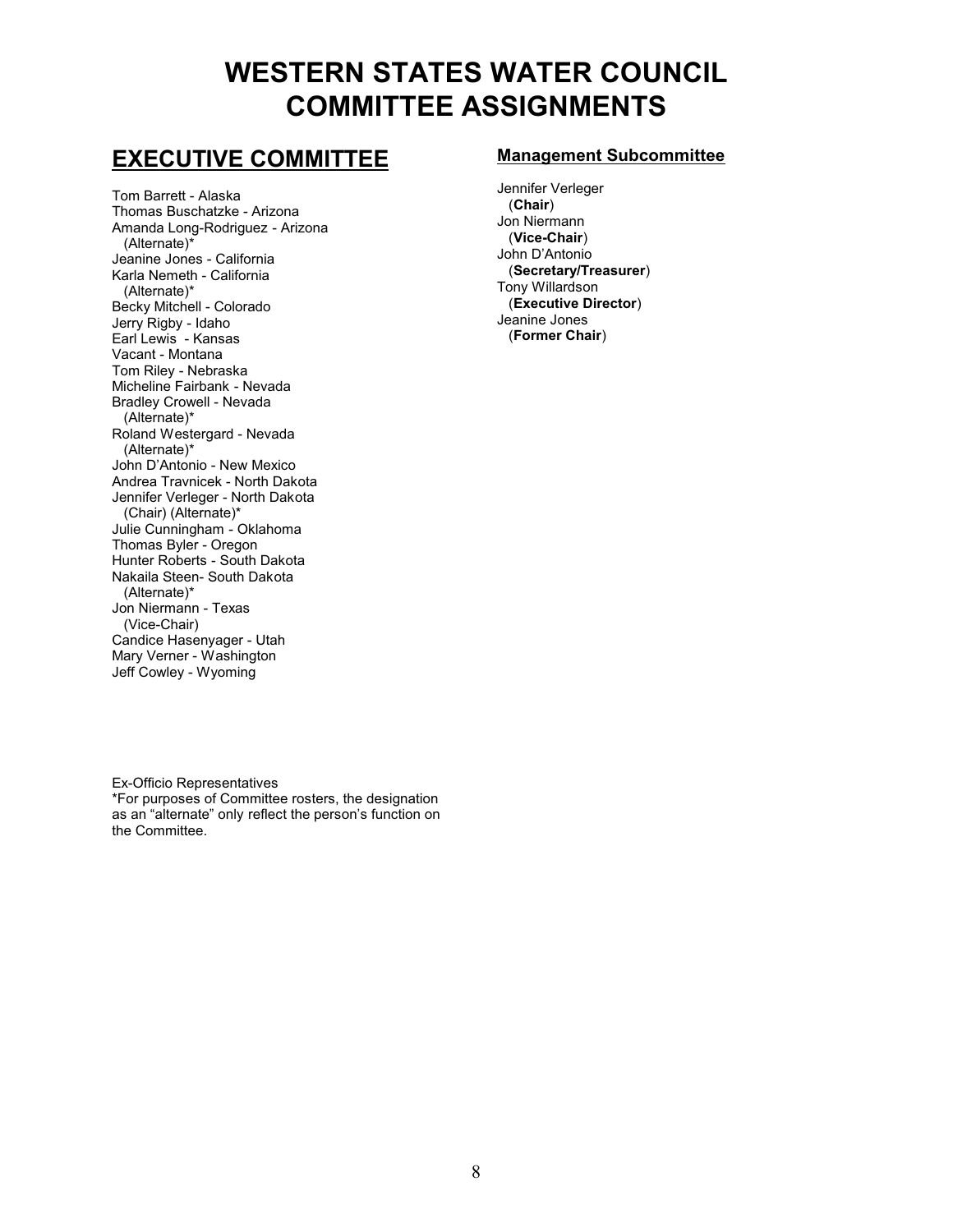# **LEGAL COMMITTEE**

Vacant- Alaska Ayesha Vohra - Arizona Kelly Brown - Arizona (Alternate)\* Jeanine Jones - California Kevin Rein - Colorado Jerry Rigby - Idaho John Simpson - Idaho (Alternate)\* Kenneth Titus - Kansas Jay Weiner - Montana Jim Macy - Nebraska Micheline Fairbank - Nevada James Bolotin - Nevada (Alternate)\* Greg Ridgley - New Mexico Jennifer Verleger - North Dakota Sara Gibson - Oklahoma Thomas Byler - Oregon Nakaila Steen - South Dakota Hunter Roberts - South Dakota (Alternate)\* Jon Niermann - Texas Norman Johnson - Utah Alan Reichman - Washington Chris Brown - Wyoming (**Chair**)

# **Clean Water Act Jurisdiction**

Tom Stiles - Kansas Jennifer Carr - Nevada Micheline Fairbank - Nevada Jennifer Verleger - North Dakota

# **Non-Tribal Federal Water Needs Subcommittee**

Tom Barrett - Alaska David Schade - Alaska Jay Weiner - Montana Micheline Fairbank - Nevada Adam Sullivan - Nevada Greg Ridgley - New Mexico Jennifer Verleger - North Dakota Jonathan Allen - Oklahoma Dwight French - Oregon Kathy Alexander - Texas Norm Johnson - Utah Buck Smith - Washington Chris Brown - Wyoming

Ex-Officio Representatives

| RI M -  | Bob Boyd<br>Ronald McCormick<br>David Hu<br>Paula Cutillo |
|---------|-----------------------------------------------------------|
|         |                                                           |
| BOR -   | Arthur Coykendall                                         |
| DOD -   | Lauren Dempsey                                            |
| DOJ -   | <b>Stephen Bartell</b>                                    |
| USFS-   | Michael Eberle                                            |
|         | Chris Carlson                                             |
|         | Ed Harvey                                                 |
| USFWS - | <b>Michael Higgins</b>                                    |
| USGS -  | <b>Timothy McHale</b>                                     |
| NPS -   | Peter Fahmy                                               |
|         |                                                           |

# **Tribal Reserved Water Rights Subcommittee**

Jay Weiner - Montana Greg Ridgley - New Mexico Arianne Singer - New Mexico Norman Johnson - Utah

# **WRDA/Corps Policies**

Tom Stiles - Kansas Jennifer Verleger - North Dakota Kathy Alexander - Texas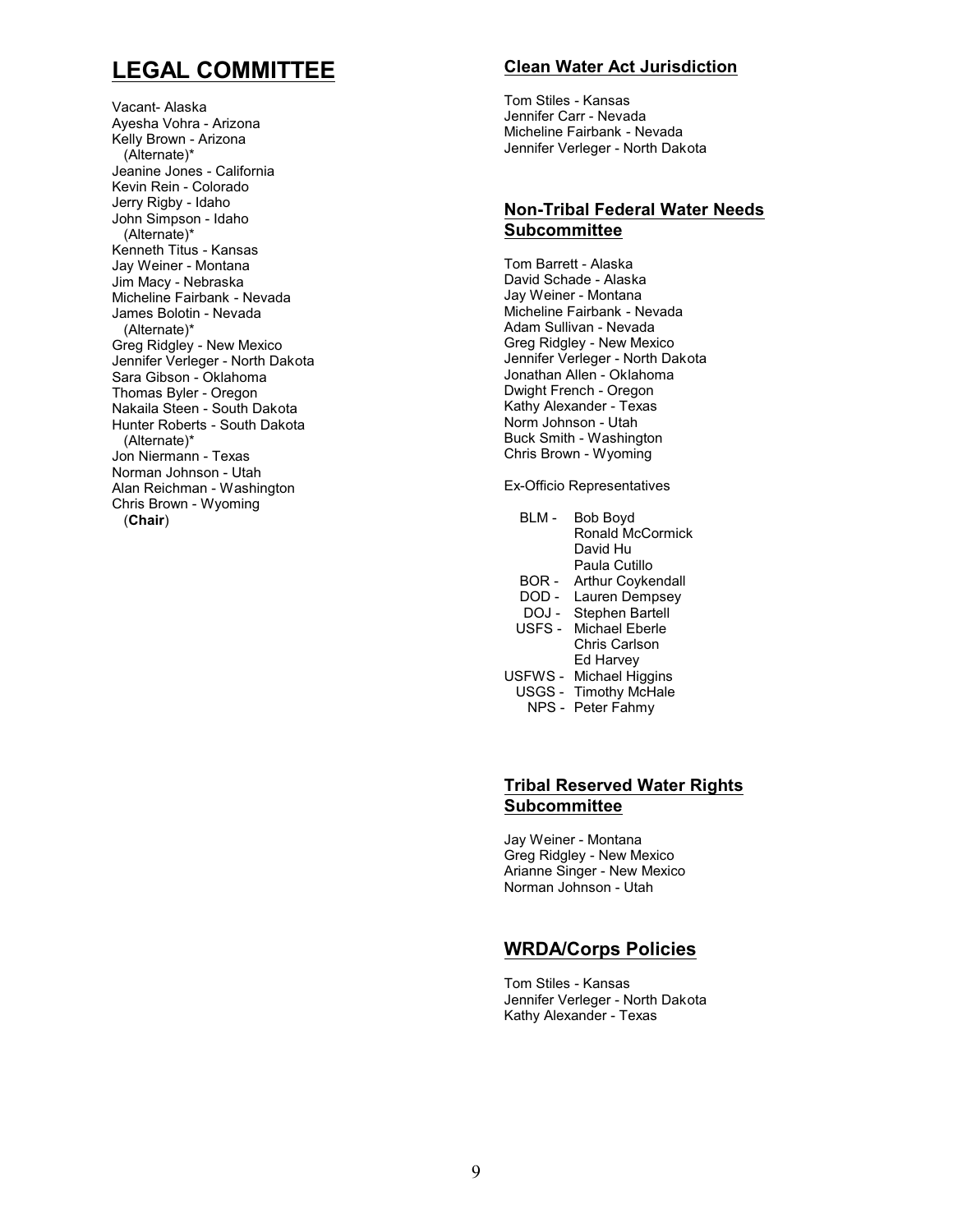# **WATER QUALITY COMMITTEE**

Vacant - Alaska Trevor Baggiore - Arizona E. Joaquin Esquivel - California Betty Olson - California (Alternate)\* Trisha Oeth - Colorado Jeremy Neustifter - Colorado (Alternate)\* Jess Byrne - Idaho Tom Stiles - Kansas (**Vice-Chair**) Amy Steinmetz - Montana Jim Macy - Nebraska Jennifer Carr - Nevada Greg Lovato - Nevada (Alternate)\* Rebecca Roose - New Mexico David Glatt - North Dakota Julie Cunningham - Oklahoma Shellie Chard - Oklahoma (Alternate)\* Jennifer Wigal - Oregon Nakaila Steen - South Dakota Jeanne Goodman - South Dakota (Alternate)\* Kelli Buscher - South Dakota (Alternate)\* Jon Niermann - Texas Earl Lott - Texas (Alternate)\* Kimberly Shelley - Utah Erica Gaddis - Utah (**Chair**) (Alternate)\* Mary Verner - Washington Todd Parfitt - Wyoming

# **Clean Water Act Subcommittee**

Trisha Oeth - Colorado Barry Burnell - Idaho Tom Stiles - Kansas Jennifer Carr - Nevada Greg Lovato - Nevada Jennifer Verleger - North Dakota Allison Woodall - Texas Lauren Driscoll - Washington

# **Water Quality/Quantity Nexus Workgroup**

Tom Stiles - Kansas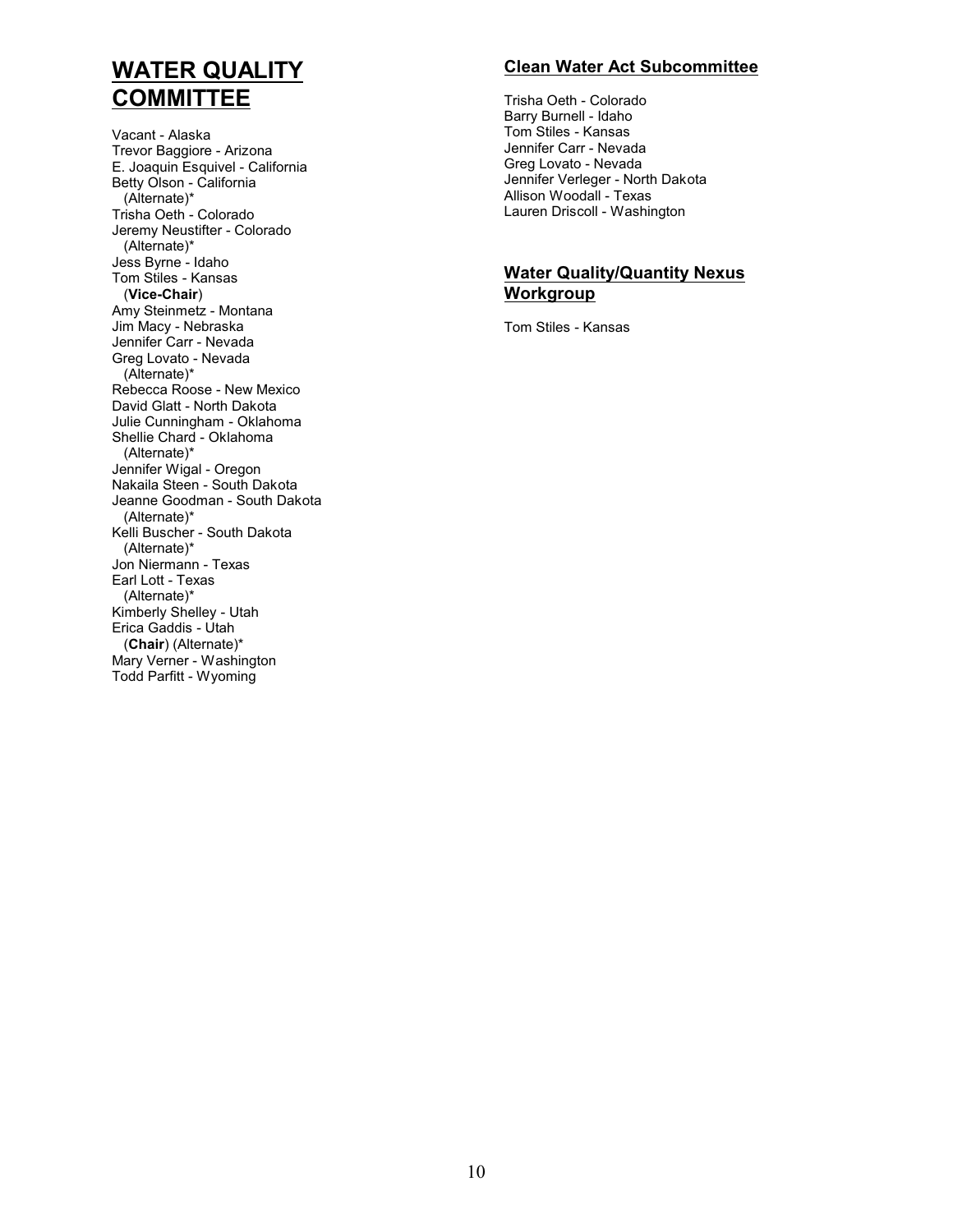# **WATER RESOURCES COMMITTEE**

Tom Barrett - Alaska Thomas Buschatzke - Arizona Amanda Long-Rodriguez - Arizona (Alternate)\* Karla Nemeth - California Jeanine Jones - California (Alternate)\* Rebecca Mitchell - Colorado John Simpson - Idaho Jerry Rigby - Idaho (Alternate)\* Chris Beightel - Kansas Anna Pakenham Stevenson - Montana Tom Riley - Nebraska Adam Sullivan - Nevada John D'Antonio - New Mexico Andrea Travnicek - North Dakota Julie Cunningham - Oklahoma Thomas Byler - Oregon Nakaila Steen - South Dakota Eric Gronlund - South Dakota (Alternate)\* Jon Niermann - Texas Earl Lott - Texas (Alternate)\* Candice Hasenyager - Utah Mary Verner - Washington (**Chair**) Jeff Cowley - Wyoming

# **Climate Adaptation and Drought Subcommittee**

Jeanine Jones - California (**Chair**)

Ex-Officio Representatives

Corps - Rolf Olsen NRCS - Mike Strobel

# **Water Information and Data Subcommittee (WIDS)**

Lisa Williams - Arizona Mathew Weaver - Idaho Lane Letourneau - Kansas Ginger Pugh - Kansas Julie Cunningham - Oklahoma Kent Wilkins - Oklahoma Ken Stahr - Oregon Kathy Alexander - Texas Candice Hasenyager - Utah

Ex-Officio Representatives

USACE - Steve Ashby USBOR - Allison Danner USEPA - Dwane Young USGS - Nancy Barber NASA - Brad Doorn NOAA - DeWayne Cecil NRCS - Mike Strobel